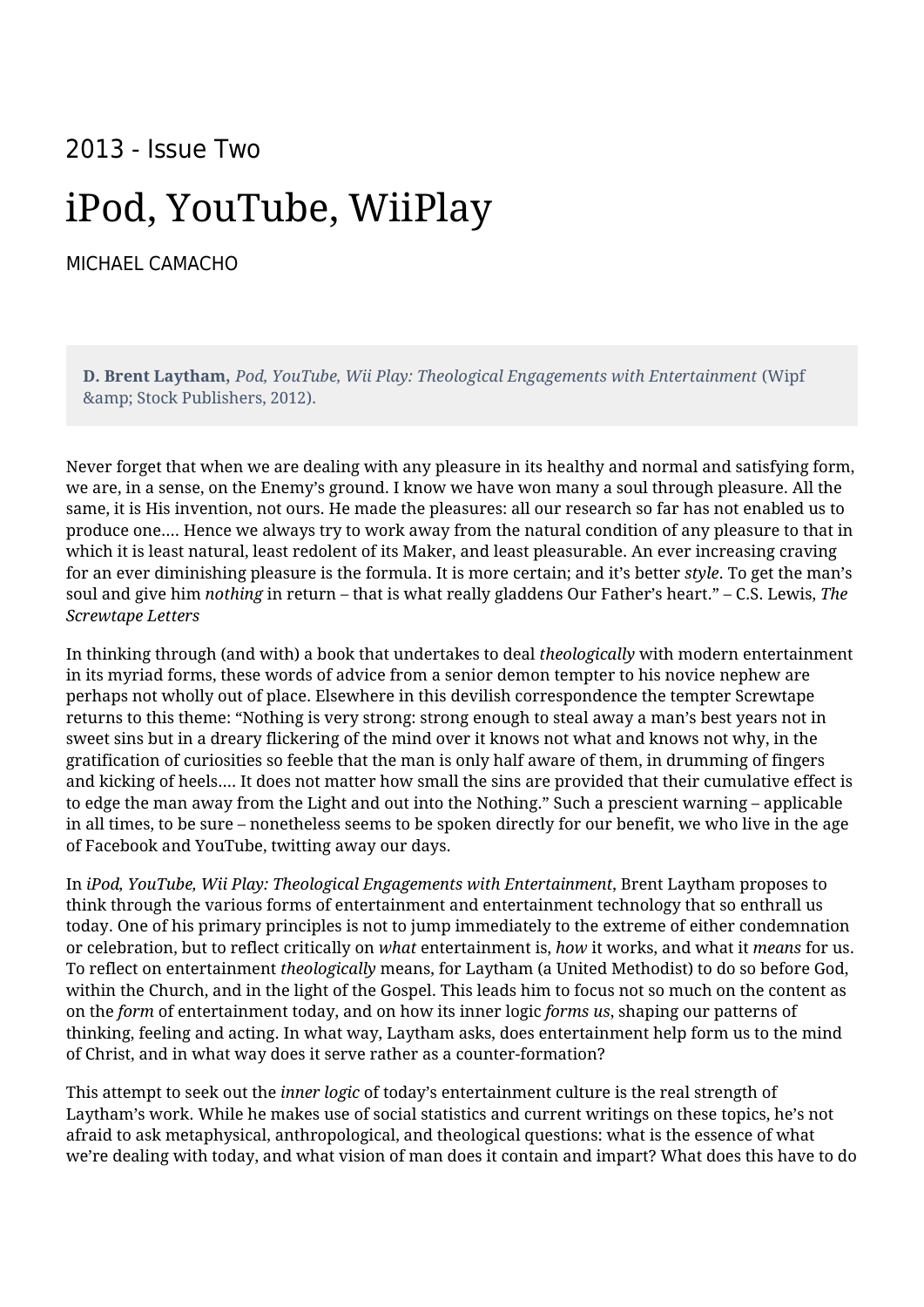with our faith in Christ and our life in the communion of the Church? Laytham helps readers to see why such questions are important and how they are always already in play. Moreover, he eases an approach to this more universal understanding of things by working with particulars, devoting most of the chapters of his book to delving into the various forms of entertainment that are most present and powerful today: iPod, YouTube, Twitter, commercialized sports, and video gaming, among others.

These chapters contain a number of real insights. Laytham shows, for example, how the iPod not only makes music manifestly less social, but how, through its advertisements and the aura it promises and in many ways makes actual through the device itself, it focuses on a kind of *interior transcendence*: rather than being moved ecstatically out of myself by the beauty of a particular piece, I am now given the means to bring about a private, particular feeling or mood which I can manufacture for myself through my selections. This leads, among other things, to an incapacity to enjoy life "straight": we must instead increasingly aestheticize our existence. Laytham does a nice job of building up a more general argument through such particular analyses, showing how entertainment more broadly, for example, and not simply the iPod, teaches us to disregard limits, indeed to imagine that true freedom comes by overcoming limits through ever-increasing control and choice. In this way we become dulled to any wonder that lies within the merely mundane, insofar as it lies outside our immediate control and we cannot simply manipulate it into an "experience."

One of the questions which inevitably comes up when treating entertainment, and technology more generally, is: what should we do? What should our stance be towards entertainment trends? Laytham should be commended for first seeking to understand what modern entertainment *is* and *means* before asking what we should do in response. Regarding that latter, however, and consonant with his criticaldialectical approach, Laytham proposes, not a *via media* of temperate use – which is problematic among other reasons because rational control or choice are part of the very logic which these devices are conforming us to – but rather a recognition that entertainment is simultaneously a *power* and a *triviality*.

As a "power" (cf. Rom. 8:37-39, Eph. 6:12, etc.), entertainment is a widespread social structure with the constant pretension to be more important than it is, thus usurping the place of God. Indeed, it seems more omnipresent and omnipotent in our daily existence than God himself. Not only is it present in nearly every aspect of our lives (a virtual appendage to our bodies, in the case of the smart phone), but its particular way of providing amusement has become "the primary standard of value for virtually everything." Because of entertainment's intrinsically rebellious nature, its tendency to elevate itself above what it is, we must beware of simply trying to make use of it for own good ends (on this, see the hard-to-believe chapter on Christian liturgy and "U2charist"): rather than being a mere neutral medium, entertainment will inevitably shape whatever content we put into it to the mold of its own logic.

At the same time, however, entertainment is also a "triviality." For Laytham, this is a good thing. Trivial pursuits free us from our own false claims of authority and ultimacy; they help us to recognize that we are not God and are not responsible for saving the world. Through trivialities God reminds us that not everything in our lives is fraught with ultimate consequences. We are given permission to "waste time," to recognize that life is not fundamentally something to be accomplished through our own will but rather a gift given to us to be received in thanksgiving and joy.

What does all this mean for our use of entertainment? According to Laytham, it means that we should not simply accept modern forms of entertainment unthinkingly, nor that we should simply reject them: rather, "refusing always and never," we must sometimes enjoy and sometimes eschew. Laytham is at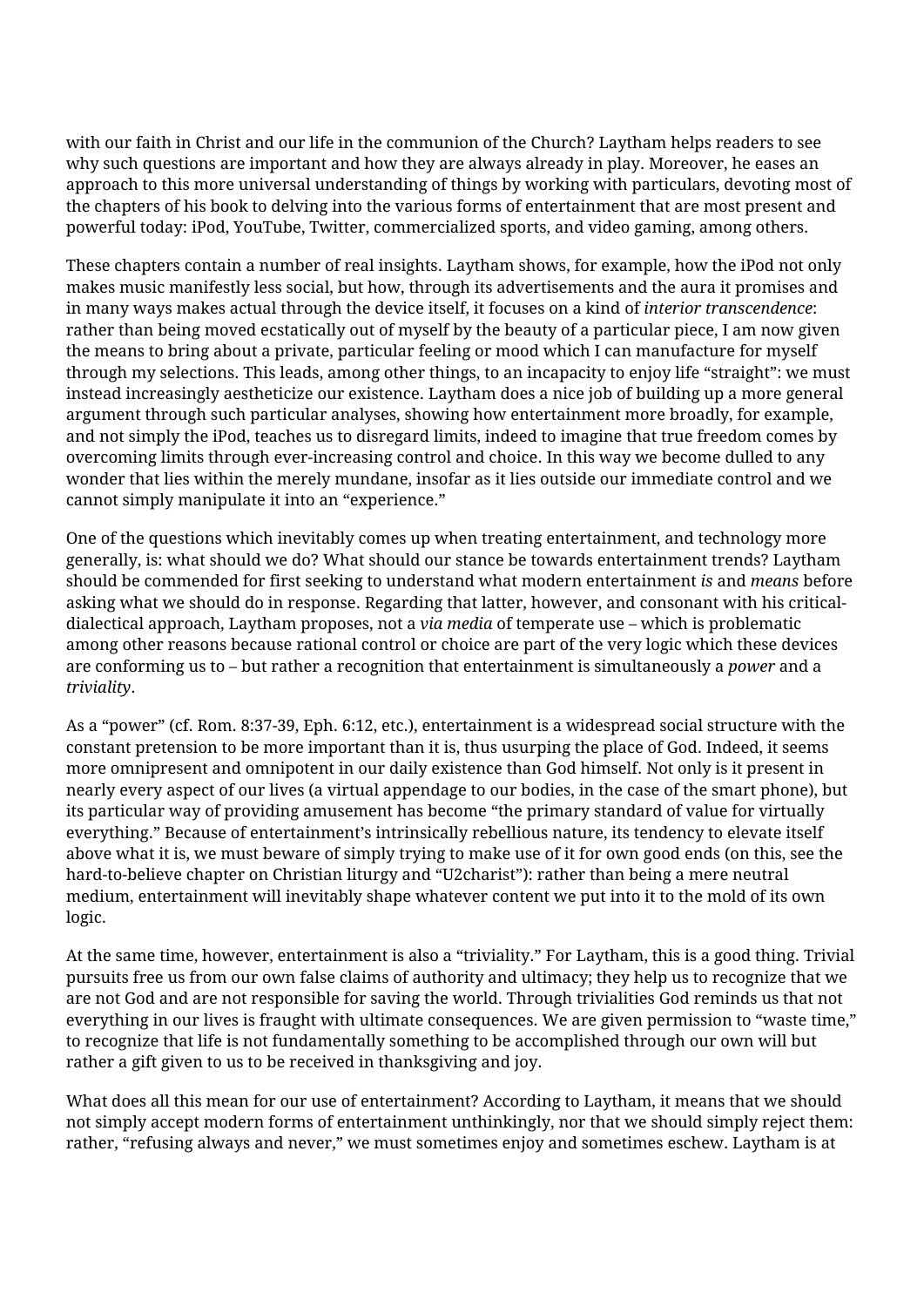pains to indicate that he is not proposing a radical solution: we need not throw away our iPods, stop watching professional sports, or sell our gaming systems – after all, he argues, there is something good and legitimate in these pleasures. In the end, one is left wondering how his approach really differs from the *via media* of temperance that he himself indicates is inadequate. Perhaps part of the answer is that *understanding* entertainment is already a way of freeing ourselves from its problematic logic.

To enter into this question a bit more, I would like to press Laytham on two points. In the first place, it seems to me that in his affirmation of the intrinsic goodness of entertainment (a goodness which is inevitably distorted through sin, manifest for Laytham especially in the effects of corporate exploitation), Laytham misses something of the inevitable link between content and form. If the very logic of YouTube, for example, conditions us to "an endless chain of immediate but forgettable gratification that can only be satisfied by another video," then this means that anything of more significance that does appear in this medium – "poignant or piquant sharings of self, witty or wonderful observations of life, graceful or gladdening performances" – shows up only *per accidens*, insofar as it is inherently contrary to the shallow triviality and self-reflexivity that YouTube consciously or unconsciously promotes. The same holds true analogously for other entertainment media.

Secondly, on triviality. While I agree with Laytham's overall thrust that entertainment or genuine pleasure is a "useless" *gift* which reminds us that the world is good beyond anything we can do or make it to be, I am not sure I would agree with him in equating triviality itself with this intrinsic goodness. One of the marks of modern entertainment is precisely that it is trivial, rather than meaningful. It has nothing of true leisure about it. For the most part in America today "the real world" of work is sharply separated from the world of pastimes and pleasures, but for many of us neither sphere seems to be truly "meaningful" or "fraught with ultimacy," except again *per accidens*. Neither helps us to enter more deeply into the reality of things: entertainment is simply a mindless, if sometimes thrilling, escape from the drudgery of the work day, a kind of "incarnation" in reverse, into superficiality.

Not all pleasures have to be "high," of course, but they should all at any rate be genuine *pleasures*, as opposed to mere stimulations: they should have something analogous to "play" about them, the marriage of freedom and form and intrinsic worth and community and bodily presence which Laytham expounds in the central chapter of his book. Instead, too much of the entertainment today, precisely as informed by technology, stokes our misplaced modern desire for a freedom over things (and ourselves – the freedom to create our own identities), even if these "things" are simply pixels on a screen. Such pixels in fact are precisely the perfectly formless, infinitely plastic (because virtual) "stuff" that answers to our desire for an all-encompassing freedom. We marvel over touch-screen technology, how with the flick of a finger we can flip a page or strum a string *just like the real thing*. Having lost any interest in reality itself, we are captured by the world re-made through our own powers. It is seductive, for we have the illusion of complete control, and the satisfaction of immediate response; whereas reality itself always further eludes our grasp and takes time to reveal itself: to which the proper response is*patience* and *wonder*, neither of which are encouraged or informed by modern entertainment technology.

Laytham's book is a welcome contribution to entering more deeply into these questions. I must admit that I at times grew weary of his constant attempts to be accessible, indeed catchy ("the iPod is an iCon of musical iDentity"): it's probably fair to say that he sometimes falls prey to a problematic he critiques, "the pressure on Christian[ity] to adopt the *idiom* of entertainment –looking, feeling, and sounding like secular entertainments" (not unlike certain presentations of John Paul II's *Theology of the Body* that attempt to make the Pope's teachings on human love "exciting," if not downright "sexy"). This issue did seem to diminish as the book continues, however. I also wish that Laytham had concluded with an